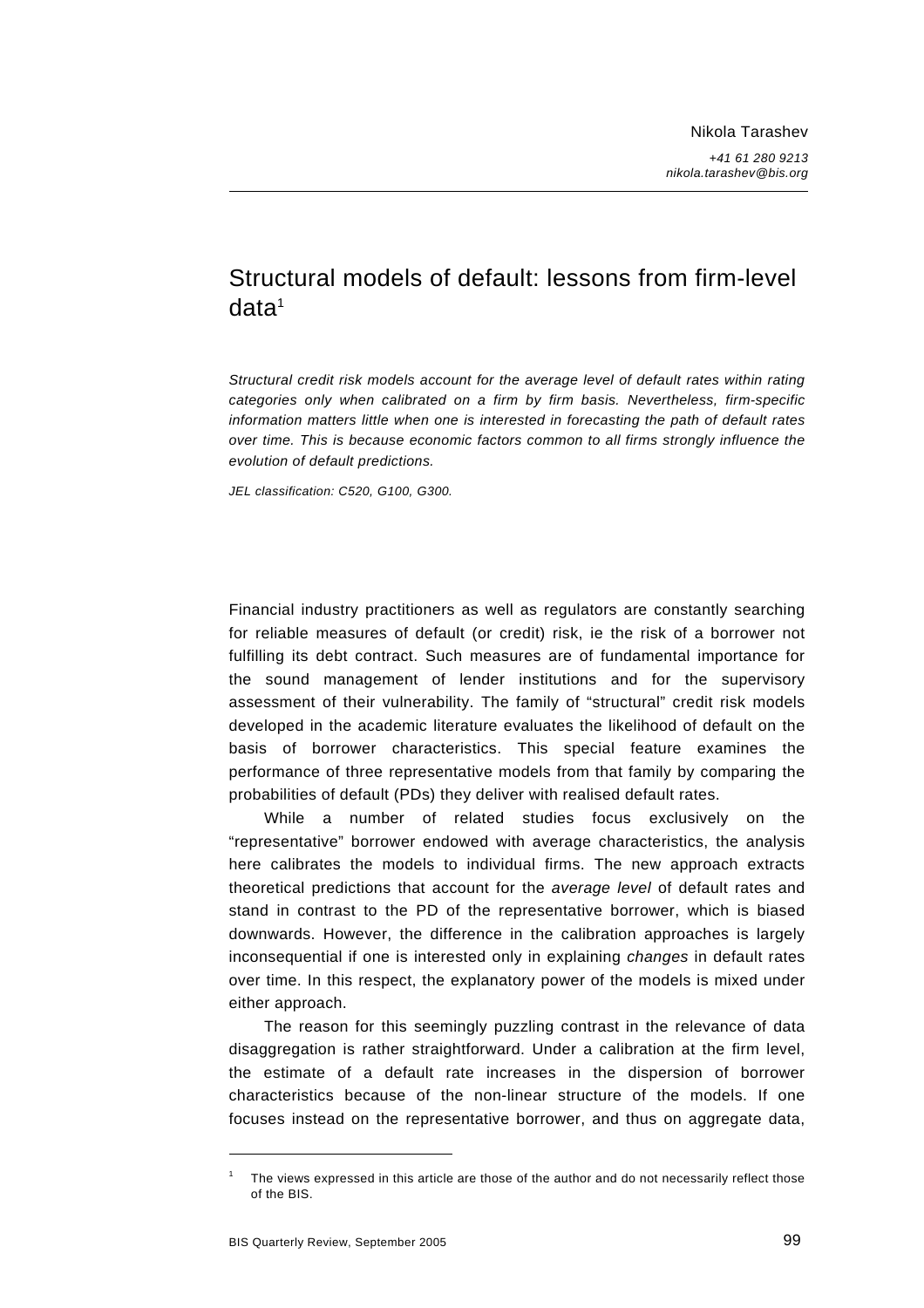one ignores any dispersion of characteristics across borrowers and hence underpredicts credit risk. By contrast, when tracking default rates over time, the models rely on the *evolution* of borrower characteristics, which are influenced by common economic factors, related to stock market developments and the cost of borrowing. Since the PD of the representative borrower reflects these common factors, the use of aggregate data does not impair the capacity of the models to forecast changes in credit risk.

The next two sections introduce the three structural credit risk models used in the empirical analysis and sketch their calibration. The subsequent sections evaluate in turn the ability of the models to (i) predict average default rates, (ii) identify future defaulters, and (iii) explain the time path of default rates.

#### Three representative structural credit risk models

We use three structural credit risk models developed in Leland and Toft (1996; henceforth, LT), Anderson, Sundaresan and Tychon (1996; AST) and Huang and Huang (2003; HH), respectively. All of these models extend the contingent claims framework of Merton (1974), in which a default occurs when the value of the borrower's assets falls below a particular threshold.

The determination of the threshold (default trigger) value of assets is what differentiates the three models from each other. In this respect, the HH model is closest to Merton's in adopting an exogenous default trigger, which does *not* incorporate the incentives of the borrower but is set to be consistent with an estimate of loss-given-default (LGD).<sup>2, 3</sup> In the AST and LT models the default trigger is endogenous, ie determined strategically by the borrower. The LT model, in which a defaulting firm is surrendered to its lenders, derives a trigger that maximises the equity value of the firm for any asset value. For its part, the AST model allows the borrower to restructure the debt contract and thus adopts a definition of default that comes closer to the one used by credit rating agencies. In such a setting, the borrower may default at a higher asset value than in the LT model in order to renegotiate its contract.

Theory-implied PDs are quite sensitive to the default trigger value of assets, which are set differently across models. The calibration of the HH model relies heavily on an estimate of the *average* LGD in each cross section in the sample. This limits the dispersion of exogenous default triggers across firms. In addition to matching the same estimates of average LGDs, the endogenous default thresholds in the LT and AST models depend on an array of *borrower-specific* characteristics, such as leverage, coupon rate and asset volatility, and, consequently, vary considerably more in each cross section.

Three structural models differ ...

... in the implied default triggers

<sup>2</sup> LGD is the amount of assets lost at default, as a fraction of the face value of debt.

<sup>3</sup> Tarashev (2005) finds that the PDs implied by the HH model are extremely similar to those obtained by Longstaff and Schwartz (1995), who also assume an exogenous default trigger.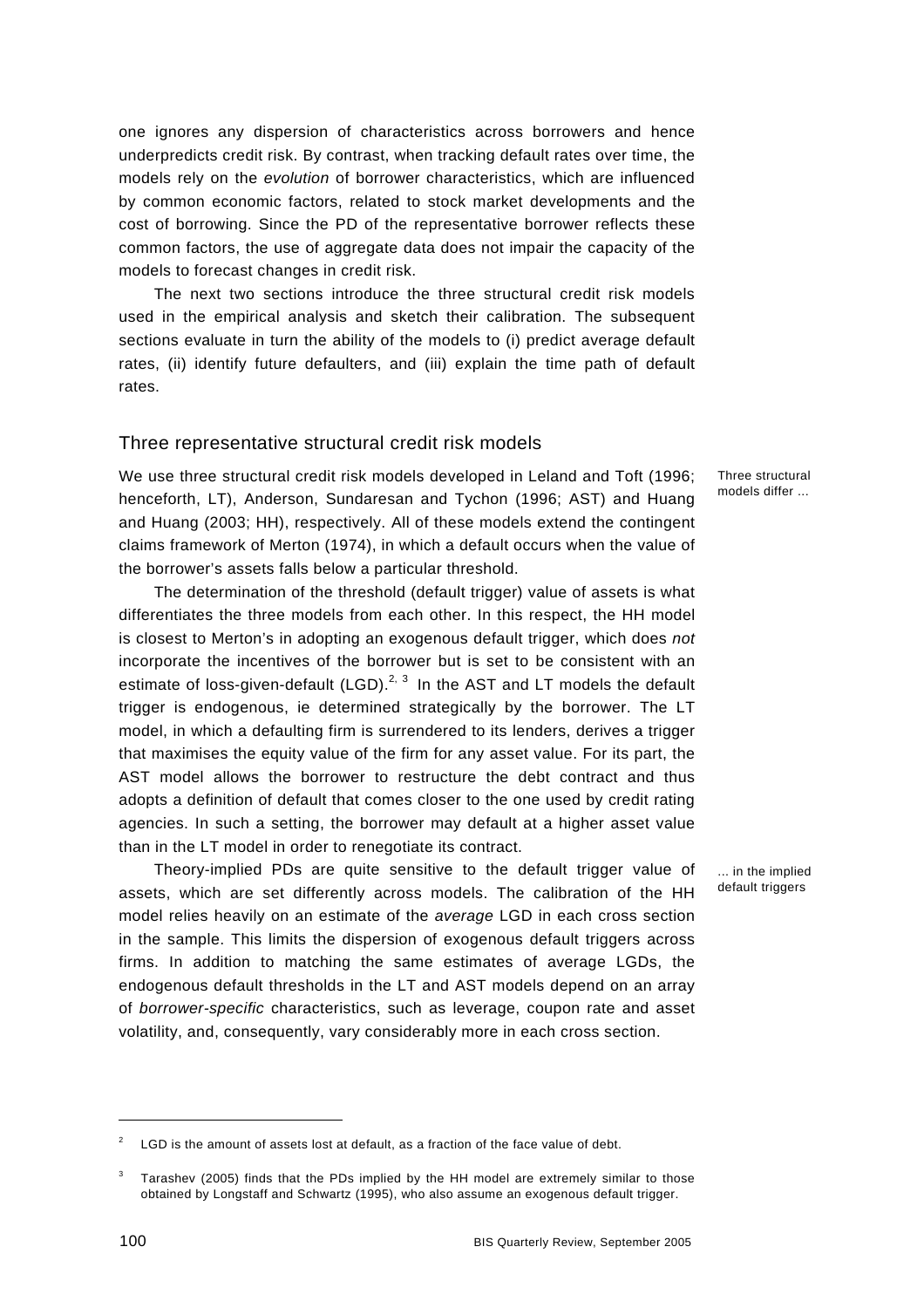#### Data

To compare model-implied PDs to realised default rates, this special feature relies on a data set covering corporate borrowers domiciled in the United States. The data set provides quarterly series of default rates and allows for the construction of a parallel series of firm-specific model-implied PDs, from the first quarter of 1990 to the second quarter of 2003. The horizon of default rates and PDs is one year. For the calculation of default rates, we follow standard practice and group potential defaulters according to their credit rating: BBB, BB or B.<sup>4</sup>

Calibrating the models at the firm level requires the use of several data sources.<sup>5</sup> The overlap of the alternative sources is not perfect, which restricts the size of the cross sections of theoretical PDs. The size increases continuously over time, with the average cross section consisting of 77 BBB-, 77 BB- and 59 B-rated firms. Non-financial firms comprise more than 90% of the sample.

#### Model-implied PDs and realised default rates

The models match average default rates ...

If a correct model is applied to a random selection of firms in a given credit rating class, the average one-year PD in the cross section is an unbiased estimate of the default rate realised in the same rating class over the following year. This estimate requires firm-level data, whereas an alternative estimate, the PD of the representative (average) borrower, necessitates only aggregate data for the rating class. To examine whether a model is unbiased and whether its bias depends on how disaggregated the data are, we average one-year default rates and their alternative estimates over time (Table 1).

| Bias in alternative estimators of default rates <sup>1</sup> |                           |                                               |                                   |                                               |                                                                                    |                                   |             |  |  |  |
|--------------------------------------------------------------|---------------------------|-----------------------------------------------|-----------------------------------|-----------------------------------------------|------------------------------------------------------------------------------------|-----------------------------------|-------------|--|--|--|
|                                                              |                           |                                               | $LT$ model $3$                    | AST model <sup>3</sup>                        |                                                                                    | $HH \text{ model}^3$              |             |  |  |  |
| Rating                                                       | Default rate <sup>2</sup> | Average of<br>firm-<br>specific<br><b>PDs</b> | PD of<br>represen-<br>tative firm | Average of<br>firm-<br>specific<br><b>PDs</b> | PD of<br>Average of<br>firm-<br>represen-<br>tative firm<br>specific<br><b>PDs</b> | PD of<br>represen-<br>tative firm |             |  |  |  |
| B                                                            | 6.30                      | 6.50                                          | 0.90                              | 4.50                                          | 0.40                                                                               | 3.80                              | 1.40        |  |  |  |
| <b>BB</b>                                                    | 1.20                      | 1.40                                          | 0.05                              | 1.20                                          | 0.01                                                                               | 0.90                              | 0.20        |  |  |  |
| <b>BBB</b>                                                   | 0.20                      | 0.20                                          | $2*10^{-4}$                       | 0.20                                          | $5*10^{-4}$                                                                        | 0.09                              | $3*10^{-4}$ |  |  |  |

<sup>1</sup> In percentage points. The sample period is 1990 Q1–2003 Q2. <sup>2</sup> Fraction of firms that default within one year, by rating class; averages over time.  $3$  Theoretical one-year PDs; by rating class; averages across firms (when applicable) and time. Table 1

<sup>4</sup> This data set is described in detail in Tarashev (2005). The paper also derives that the overall performance of the models changes little when the horizon is expanded to five years. However, for horizons longer than one year, the time span of the available data severely limits studies of the intertemporal changes in theoretical predictions.

<sup>5</sup> The data sources used here are Moody's KMV, Bloomberg and Datastream. For further information on the calibration of the structural models, see the box on page 102 and the sources cited therein.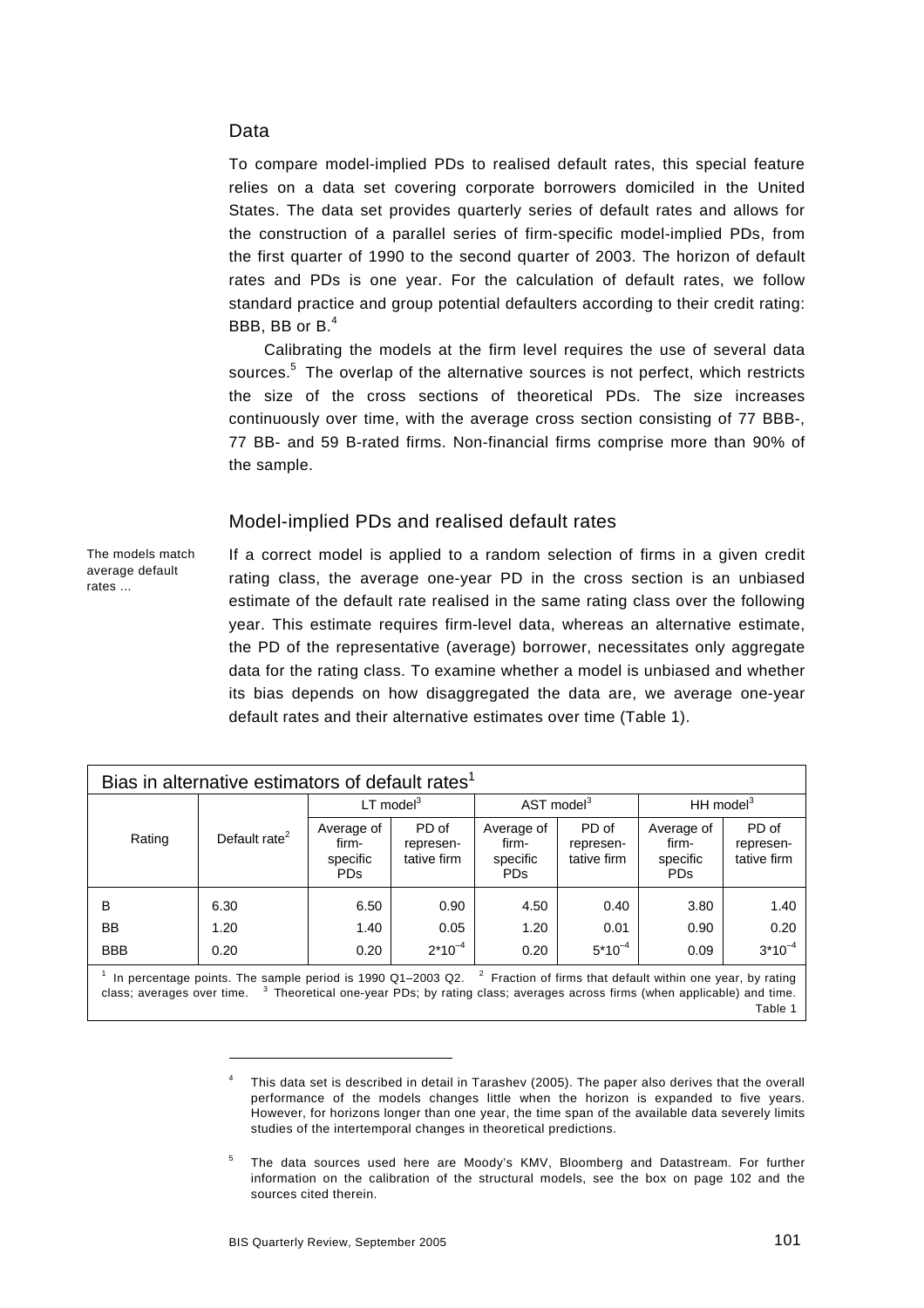#### Calibration of structural credit risk models

This box sketches the calibration of the parameters that play important roles in the models. The procedure is described more fully in Tarashev (2005) and closely follows Leland (2004) and Huang and Huang (2003).

Most of the borrower and debt characteristics can be set at the firm level. Specifically, the coupon rate and time to maturity of outstanding debt are obtained directly from the data and reflect averages across the debt instruments of the firm. Leverage is measured by the ratio of book value of total debt to the sum of book value of total debt and market capitalisation. The payout ratio, ie the fraction of assets paid out to debt and equity holders, is set equal to a weighted average of the coupon and dividend rates, with the weights determined by leverage. The asset risk premium and volatility are calibrated to be consistent with the equity risk premium and volatility of the corresponding firm. Except for the coupon rate and time to maturity, which change yearly, the other firm-level parameters are set quarterly.

The default trigger value of assets is different across models. In the "endogenous default" LT and AST models, the value is pinned down on the basis of firm-level characteristics (eg debt principal, coupon rate, leverage, asset payout rate and volatility) and an estimate of LGD, which is assumed constant within each cross section of firms but is allowed to vary from year to year. In the HH model, the exogenous default trigger is set to account for the same estimate of LGD and a value of the debt principal. Calibrated in this way, the LT, AST and HH default triggers change both quarterly and across firms but the variation across firms is considerably smaller for the HH trigger.

Finally, the theoretical PDs analysed here are based on a time-invariant estimate of the riskfree rate of return: namely, the average one-year Treasury rate over the entire sample. Tarashev (2005) finds that, if the risk-free rate is allowed to fluctuate through time, the general level of modelimplied PDs changes little and their ability to explain the evolution of default rates worsens slightly. Since the risk-free rate is a macroeconomic variable, common to all firms, its calibration does not influence the models' capacity to differentiate borrowers according to their credit risk.

The results reveal that the bias of a model does depend on the level of data disaggregation. Under all the models considered, the theoretical PDs of the representative firms severely underpredict realised default rates in all the rating classes. This underprediction was first observed by Leland (2004). In contrast, when calibrated at the firm level, the two "endogenous default" models exhibit virtually no bias, $^6$  whereas the bias of the "exogenous default" HH model is reduced substantially but not eliminated.

The non-linear structure of the models explains the different bias across estimators. A deterioration in a borrower's characteristics has a substantially larger (positive) impact on the theoretical PD than a commensurate improvement in these characteristics (which lowers the PD). As a result, the average of firm-level PDs is raised by any dispersion of borrower characteristics, while the PD of the representative firm abstracts from such dispersion. Likewise, the sustained negative bias of the HH model can be traced to the limited dispersion of the exogenous default trigger across borrowers (see above), which depresses the average PD in each cross section.

Does any single borrower characteristic drive the models' capacity to match the general level of default rates? We calculate borrower-specific PDs using firm-level values for only *one* parameter at a time (leverage – ie the ratio

... only when calibrated at the firm level ...

<sup>6</sup> The only exception to this general conclusion is the AST model's underprediction of the average default rate in the B rating class.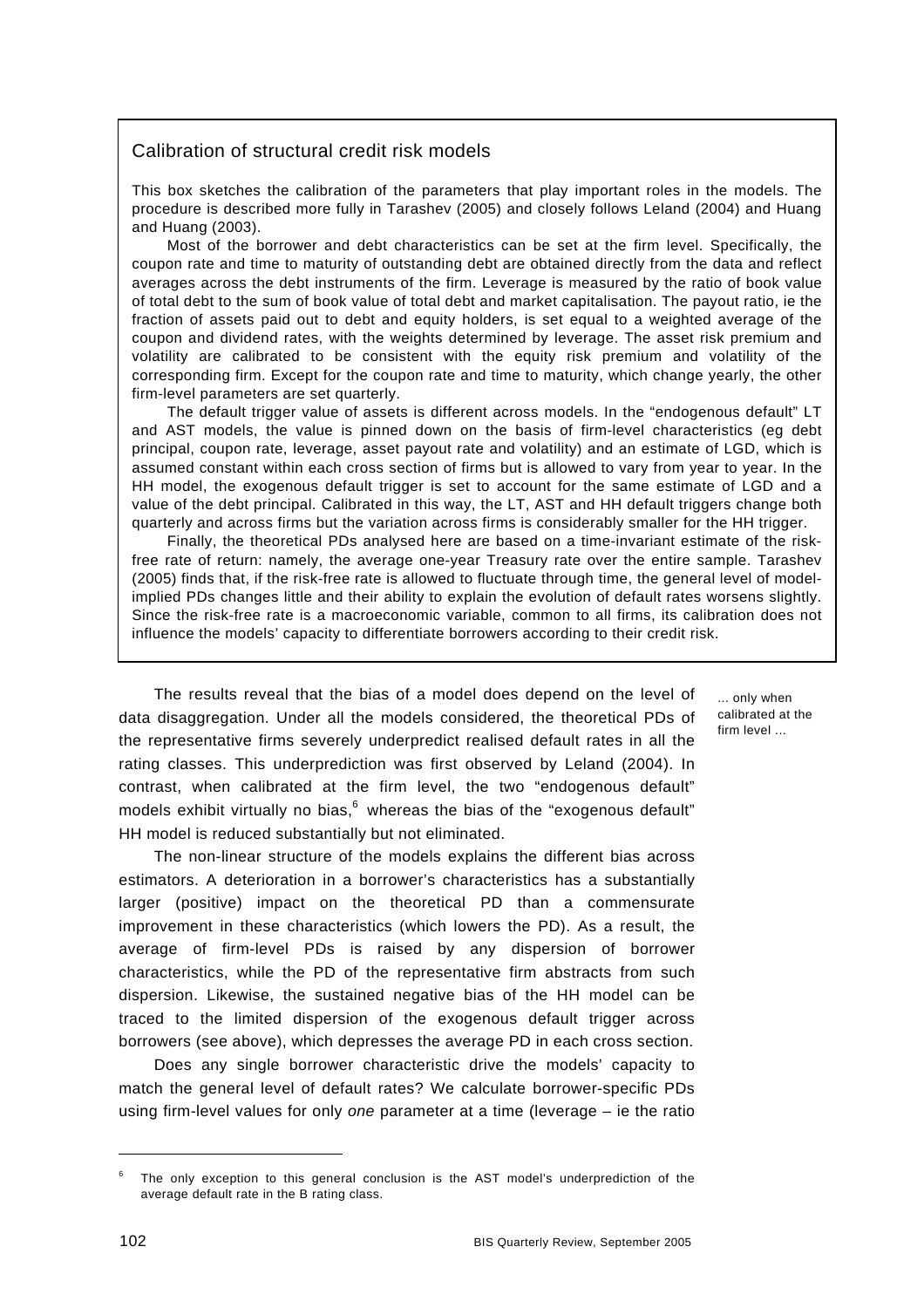|            | Impact of three borrower-level characteristics on theoretical PDs <sup>1</sup> |          |                      |                |          |                        |                |              |                      |                |  |
|------------|--------------------------------------------------------------------------------|----------|----------------------|----------------|----------|------------------------|----------------|--------------|----------------------|----------------|--|
|            |                                                                                |          | $LT$ model $3$       |                |          | AST model <sup>3</sup> |                | HH model $3$ |                      |                |  |
| Rating     | Default<br>rate <sup>2</sup>                                                   | Leverage | Equity<br>volatility | Coupon<br>rate | Leverage | Equity<br>volatility   | Coupon<br>rate | Leverage     | Equity<br>volatility | Coupon<br>rate |  |
| B          | 6.30                                                                           | 5.00     | 0.80                 | 1.11           | 3.10     | 1.10                   | 0.60           | 2.30         | 2.40                 | 1.50           |  |
| BB         | 1.20                                                                           | 0.90     | 0.08                 | 0.07           | 0.40     | 0.07                   | 0.05           | 0.50         | 0.50                 | 0.20           |  |
| <b>BBB</b> | 0.20                                                                           | 0.20     | $3*10^{-3}$          | $3.7*10^{-4}$  | 0.10     | $7*10^{-3}$            | $2*10^{-3}$    | 0.02         | 0.04                 | $4*10^{-4}$    |  |

<sup>1</sup> In percentage points. The sample period is 1990 Q1-2003 Q2.  $2^2$  Fraction of firms that default within one year, by rating class; averages over time. <sup>3</sup> Theoretical one-year PDs, under the assumption that only the parameter identified in the column heading varies across firms; by rating class; averages across firms and time.

> of debt to assets – equity volatility, *or* the coupon rate) and setting the remaining borrower characteristics equal to their averages in each quarter/rating class pair. The averages of these PDs for different specifications are reported in Table 2. A comparison across parameters indicates that the dispersion of leverage ratios does the most to raise the average firm-specific PDs implied by the AST and LT models. By contrast, no single borrower characteristic dominates the predictions of the HH model.

### Model-implied PDs of actual defaulters

As argued above, structural credit risk models account for sample averages of default rates only when calibrated on a firm by firm basis. This prompts the question of whether the models can also identify *specific* future defaulters. The available sample contains too few defaults and, as a result, does not allow one to reach a definitive answer. Nonetheless, some noteworthy empirical regularities stand out.

... and can identify future defaulters

To evaluate the models' success in flagging future defaulters, we calculate quarterly cross sections of firm-specific PDs. For a given quarter, we identify the defaulters in all subsequent periods and record what fraction of these firms are being assigned PDs higher than the median model-based PD in the current cross section.<sup>7</sup> The average of these fractions over time represents the "success" ratio of a given model and is reported in Table 3.

| Ability of models to flag future defaulters <sup>1</sup><br>Averages over time                                                                                                                                                                                                                                                                      |          |           |          |
|-----------------------------------------------------------------------------------------------------------------------------------------------------------------------------------------------------------------------------------------------------------------------------------------------------------------------------------------------------|----------|-----------|----------|
| Number of future defaulters <sup>2</sup>                                                                                                                                                                                                                                                                                                            |          | 9.6       |          |
|                                                                                                                                                                                                                                                                                                                                                     | LT model | AST model | HH model |
| Success ratio <sup>3</sup>                                                                                                                                                                                                                                                                                                                          | 0.75     | 0.69      | 0.76     |
| <sup>1</sup> The sample period is January 1990–December 2004 for defaults and 1990 Q1–2003 Q4 for<br>model calibration. <sup>2</sup> Number of borrowers that are observed in a particular quarter, from<br>1990 Q1-2003 Q4, and default in any one of the subsequent quarters. <sup>3</sup> Fraction of future<br>defaulters flagged by the model. |          |           | Table 3  |

<sup>7</sup> We consider defaults occurring up to December 2004 but derive theoretical PDs up to the second quarter of 2003. Thus, potential defaulters are tracked for at least 18 months.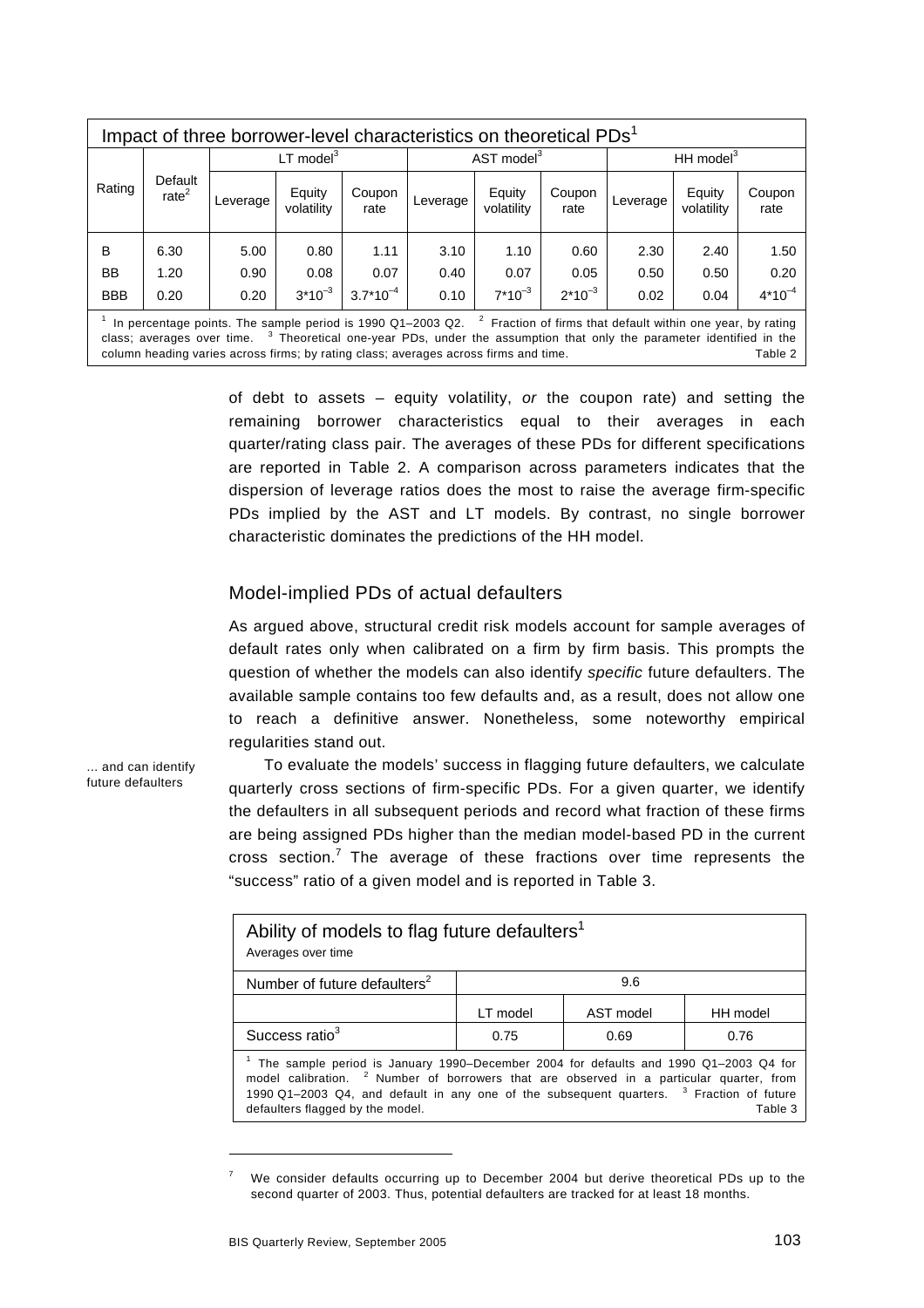Based on this rather crude criterion, the models perform reasonably well: on average, they flag up to three out of four future defaulters. "Misses" are due to low leverage ratios, which is in line with the strong impact of this borrower characteristic on the level of theoretical PDs. All of the defaulters missed by the LT and AST models feature a leverage ratio that is smaller than the median leverage in the corresponding cross section. Similarly, the leverage ratio is low for 90% of the firms that are not flagged by the HH model but default later.

#### Model-implied PDs and the time path of default rates

Policymakers are interested not only in the average level of default rates but also in their time profile. In this section, we consider the correlation between predicted and realised default rates in a time series context. More specifically, we regress the default rate realised over a particular year on its one-year lag and on a default prediction delivered by a particular model at the end of the previous year. If a model provides useful information for explaining changes in default rates over time, the PDs it implies should enter the regressions with statistically significant coefficients. Furthermore, the PDs of a truly successful model would incorporate *all* currently available information that is useful for forecasting default rates. Thus, if a model is truly successful, past default rates should not be statistically significant in the regressions.

When one predicts the time profile of default rates ...

| The predictive power of average firm-specific $PDsT$ |                |                      |                |                 |                       |                      |                        |                    |                    |
|------------------------------------------------------|----------------|----------------------|----------------|-----------------|-----------------------|----------------------|------------------------|--------------------|--------------------|
| Dependent variable: realised default rate            |                |                      |                |                 |                       |                      |                        |                    |                    |
|                                                      |                | <b>B-rated firms</b> |                |                 | <b>BB-rated firms</b> |                      | <b>BBB-rated firms</b> |                    |                    |
| Constant                                             | 0.02<br>(0.12) | 0.03<br>(0.00)       | 0.02<br>(0.23) | 0.004<br>(0.01) | 0.003<br>(0.21)       | 0.007<br>(0.00)      | $-0.002$<br>(0.11)     | $-0.001$<br>(0.44) | $-0.001$<br>(0.34) |
| One-year lag of realised<br>default rate             | 0.37<br>(0.06) | 0.45<br>(0.04)       | 0.46<br>(0.01) |                 | 0.40<br>(0.08)        |                      | 0.66<br>(0.02)         | 0.63<br>(0.03)     | 0.62<br>(0.03)     |
| $LT$ PD <sup>2</sup>                                 | 0.13<br>(0.61) |                      | $\cdot$        | 0.42<br>(0.01)  | $\lambda$             |                      | 0.62<br>(0.08)         |                    |                    |
| AST $PD2$                                            |                | $-0.26$<br>(0.21)    | Ĭ.             | $\blacksquare$  | 0.26<br>(0.23)        | $\ddot{\phantom{a}}$ |                        | $-0.39$<br>(0.47)  |                    |
| HH $PD2$                                             |                | $\cdot$              | 0.13<br>(0.69) | $\cdot$         | ٠                     | 0.62<br>(0.00)       |                        | $\cdot$            | $-0.14$<br>(0.87)  |
| Adjusted R-squared                                   | 0.27           | 0.29                 | 0.26           | 0.31            | 0.24                  | 0.23                 | 0.13                   | 0.07               | 0.07               |

Note: The regressions in Tables 4–7 are weighted, with the weight increasing with the size of the cross section in the corresponding quarter/rating class pair. In Tables 4 and 5 the lagged dependent variable is included only when its coefficient is statistically significant at the 10% level. In Tables 6 and 7 the lagged dependent variable is included if and only if it appears in the corresponding regression in Table 5. The p-values are based on Newey-West robust covariance matrices (for the regressions pertaining to BB- and B-rated firms) or on Huber-White robust covariance matrices (for the regressions pertaining to BBB-rated firms). In the BBB rating class, 22 of the 54 realised default rates equal zero. To account for this, the BBB regressions are based on the Tobit model and the default rates are assumed to be "censored" at a low positive value (ie 0.03%). The adjusted R-squared of the BBB regressions reflects the goodness of fit vis-à-vis an estimated uncensored version of the dependent variable, which is a linear function of the regressors.

1 Regressions based on one-year theoretical PDs and default rates. Fifty-four observations from 1990 Q1–2003 Q2. P-values are in parentheses. Entries in bold indicate coefficients that are statistically significant at the 10% level. <sup>2</sup> <sup>2</sup> Crosssectional averages of firm-specific PDs. Table 4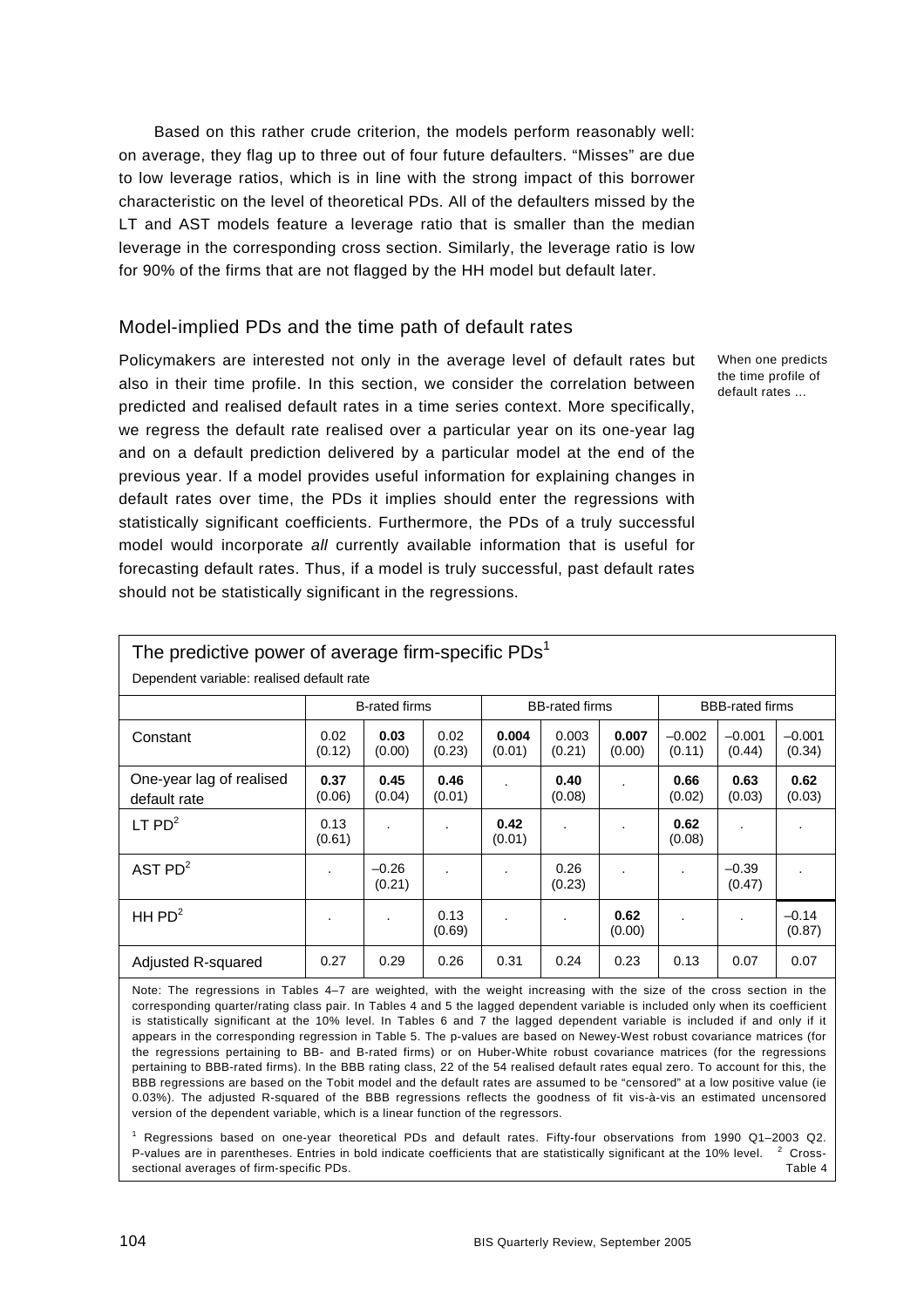## The predictive power of representative firm  $PDs<sup>1</sup>$

structural models.

| Dependent variable: realised default rate                                                                                                    |                          |                      |                |                 |                       |                 |                          |                        |                    |
|----------------------------------------------------------------------------------------------------------------------------------------------|--------------------------|----------------------|----------------|-----------------|-----------------------|-----------------|--------------------------|------------------------|--------------------|
|                                                                                                                                              |                          | <b>B-rated firms</b> |                |                 | <b>BB-rated firms</b> |                 |                          | <b>BBB-rated firms</b> |                    |
| Constant                                                                                                                                     | 0.02<br>(0.01)           | 0.03<br>(0.01)       | 0.01<br>(0.31) | 0.008<br>(0.00) | 0.008<br>(0.00)       | 0.009<br>(0.00) | $-0.003$<br>(0.10)       | $-0.001$<br>(0.41)     | $-0.002$<br>(0.28) |
| One-year lag of realised<br>default rate                                                                                                     | 0.34<br>(0.07)           | 0.43<br>(0.03)       | 0.51<br>(0.00) |                 |                       | $\cdot$         | 0.73<br>(0.01)           | 0.60<br>(0.03)         | 0.64<br>(0.03)     |
| LT PD                                                                                                                                        | 0.73<br>(0.15)           |                      |                | 4.20<br>(0.03)  |                       | $\blacksquare$  | 435.00<br>(0.03)         |                        |                    |
| AST PD                                                                                                                                       | $\cdot$                  | $-0.62$<br>(0.57)    |                |                 | 45.40<br>(0.00)       |                 | $\overline{\phantom{a}}$ | -202.40<br>(0.18)      |                    |
| HH PD                                                                                                                                        | $\overline{\phantom{a}}$ | $\cdot$              | 1.02<br>(0.07) |                 | $\blacksquare$        | 1.73<br>(0.00)  |                          |                        | 52.60<br>(0.75)    |
| Adjusted R-squared                                                                                                                           | 0.29                     | 0.26                 | 0.36           | 0.11            | 0.41                  | 0.31            | 0.16                     | 0.10                   | 0.07               |
| Note: See note in Table 4.<br>Regressions based on one-year theoretical PDs and default rates. Fifty-four observations from 1990 Q1-2003 Q2. |                          |                      |                |                 |                       |                 |                          |                        |                    |

P-values are in parentheses. Entries in bold indicate coefficients that are statistically significant at the 10% level. Table 5

We first consider the explanatory power of the models on the basis of disaggregated information. Hence, as a predictor of default rates, we use the average of the *firm-specific* PDs in each quarter/rating class pair. For a given rating class, we report three regressions in Table 4: one for each of the three

The estimates of these regressions reveal that none of the models delivers fully successful forecasts. The information in lagged default rates tends to be clearly superior to that contained in theoretical predictors. More concretely, in all but three cases lagged default rates enter the regressions with statistically significant coefficients while the coefficients of average modelimplied PDs are insignificant. Two of the three exceptions are due to the LT model, which contributes to the forecasts of BBB default rates and even renders the lagged dependent variable insignificant within the BB rating class. The third exception is due to the HH model, which exhibits strong explanatory power for BB default rates.<sup>8</sup>

... firm-level data have limited value added ...

l

Next, we examine whether calibrating the models to the representative borrower would affect their capacity to explain the time path of default rates. To this effect, Table 5 reports the same regressions as above with representative borrower PDs substituting for average PDs across borrowers. This substitution does not affect the goodness-of-fit measures in any systematic way and, in several cases, leads to improved significance of theoretical forecasts.<sup>9</sup>

<sup>8</sup> Tarashev (2005) finds that one model may contain information about default rates that complements the information in another model. As a result, using PDs from different models in the same regression of default rates may substantially improve the goodness-of-fit measure.

<sup>9</sup> The magnitude of the regression coefficients increases substantially when one uses representative borrower PDs instead of average firm-specific PDs. This is so because, as reported in Table 1, the former estimate is orders of magnitude smaller than the latter one.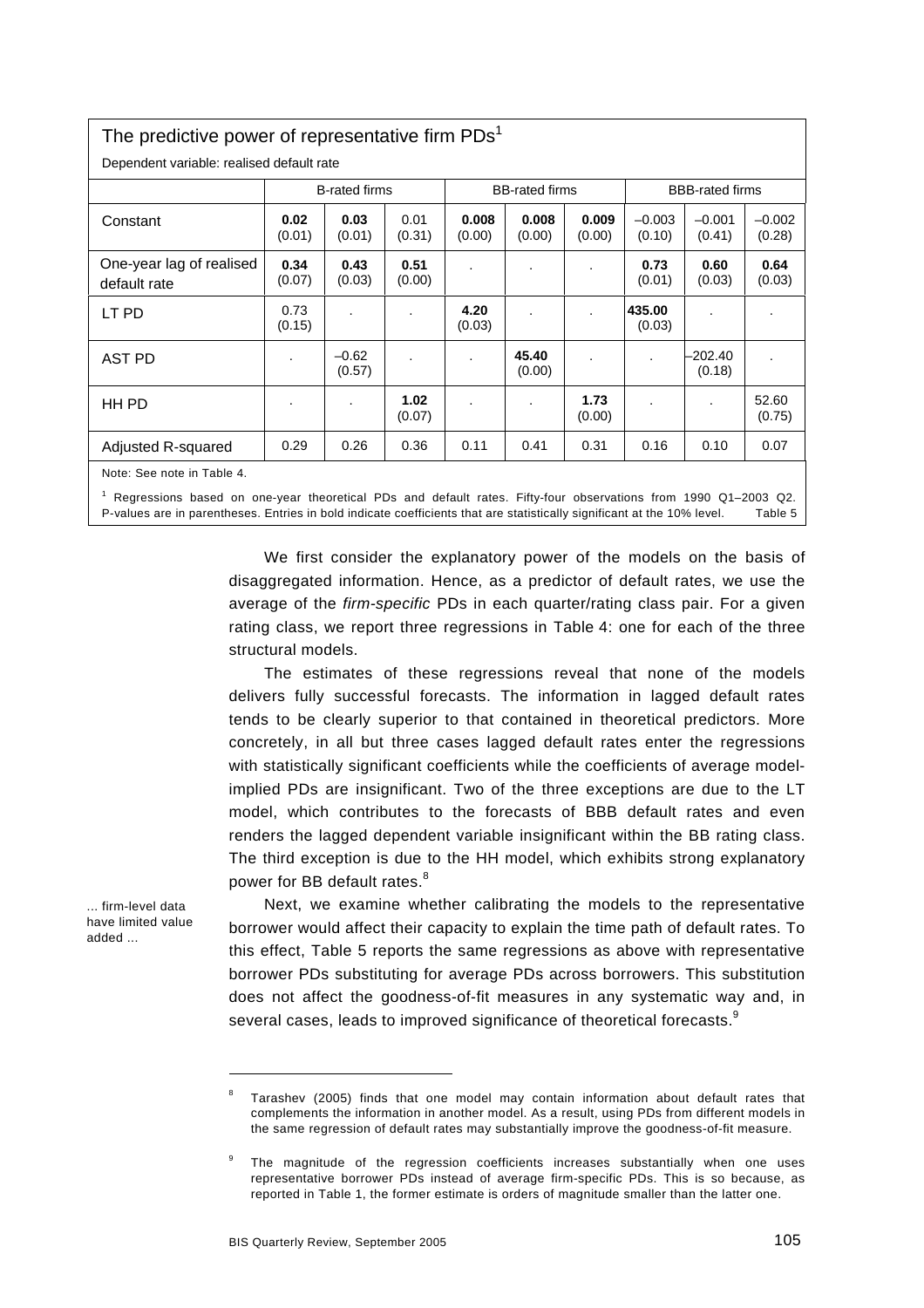How do we reconcile the similar forecasting power of average borrowerspecific PDs and representative borrower PDs with the earlier finding that only predictors of the former type account for the average level of default rates? One possibility is the existence of market factors that induce individual borrower characteristics to change in the same direction over time (which makes the two alternative theoretical forecasts move in tandem) but affect these characteristics differently at each point in time (which helps to differentiate across firms, with an impact only on average borrower-specific PDs).<sup>10</sup> As candidates, we consider two sets of common factors. One is associated with stock market developments, as reflected in leverage, equity risk premiums and volatility; the other is related to the cost of borrowing, as reflected in coupon rates.<sup>11</sup>

To examine the role of the stock market and cost of borrowing factors, respectively, we fix the corresponding parameters at their sample averages and use these for calculating modified PDs of the representative firm (Tables 6 and 7). If a particular factor drives model-implied predictions, then suppressing its time variability would lead to weak explanatory power of the modified PDs for realised default rates.

... because of the importance of common factors

| The effect of calibrating constant stock market variables <sup>1</sup> |                   |                      |                   |                 |                       |                 |                    |                        |                     |  |
|------------------------------------------------------------------------|-------------------|----------------------|-------------------|-----------------|-----------------------|-----------------|--------------------|------------------------|---------------------|--|
| Dependent variable: realised default rate                              |                   |                      |                   |                 |                       |                 |                    |                        |                     |  |
|                                                                        |                   | <b>B-rated firms</b> |                   |                 | <b>BB-rated firms</b> |                 |                    | <b>BBB-rated firms</b> |                     |  |
| Constant                                                               | 0.03<br>(0.03)    | 0.03<br>(0.06)       | 0.03<br>(0.11)    | 0.004<br>(0.06) | 0.006<br>(0.00)       | 0.006<br>(0.07) | $-0.004$<br>(0.03) | $-0.001$<br>(0.51)     | 0.001<br>(0.35)     |  |
| One-year lag of realised<br>default rate                               | 0.49<br>(0.00)    | 0.44<br>(0.01)       | 0.37<br>(0.08)    |                 |                       | $\cdot$         | 0.60<br>(0.02)     | 0.60<br>(0.03)         | 0.30<br>(0.27)      |  |
| $LT$ PD <sup>2</sup>                                                   | $-0.59$<br>(0.57) |                      |                   | 20.15<br>(0.00) |                       |                 | 9,540.60<br>(0.01) |                        |                     |  |
| AST $PD2$                                                              | $\cdot$           | $-1.17$<br>(0.82)    |                   | $\cdot$         | 182.40<br>(0.05)      | $\cdot$         |                    | $-7,968.10$<br>(0.07)  |                     |  |
| HH $PD2$                                                               | $\bullet$         |                      | $-0.11$<br>(0.69) |                 | $\bullet$             | 5.90<br>(0.18)  |                    | $\cdot$                | -2,611.20<br>(0.00) |  |
| Adjusted R-squared                                                     | 0.27              | 0.26                 | 0.26              | 0.11            | 0.15                  | 0.17            | 0.25               | 0.14                   | 0.29                |  |
| Note: See note in Table 4.                                             |                   |                      |                   |                 |                       |                 |                    |                        |                     |  |

1 Regressions based on one-year theoretical PDs and default rates. Fifty-four observations from 1990 Q1–2003 Q2. P-values are in parentheses. Entries in bold indicate coefficients that are statistically significant at the 10% level. Italicised entries mark statistically significant coefficients that are of the "wrong" sign.  $2$  Theoretical PDs of the representative firm when stock market variables (ie leverage, equity premium and volatility) are held constant over time. Table 6

 $10$  Tarashev (2005) relates the performance of the models to a variety of directly observable macroeconomic indicators: the Treasury term spread and the deviations from trend of the credit/GDP ratio, an asset price index and real GDP. The paper reaches the conclusion that these variables cannot fully account for the explanatory power of the models.

<sup>11</sup> Admittedly, leverage ratios could respond to credit market conditions as well. The calculation of these ratios, however, uses book value of debt, which is typically stable over time, and market capitalisation, which is a volatile variable.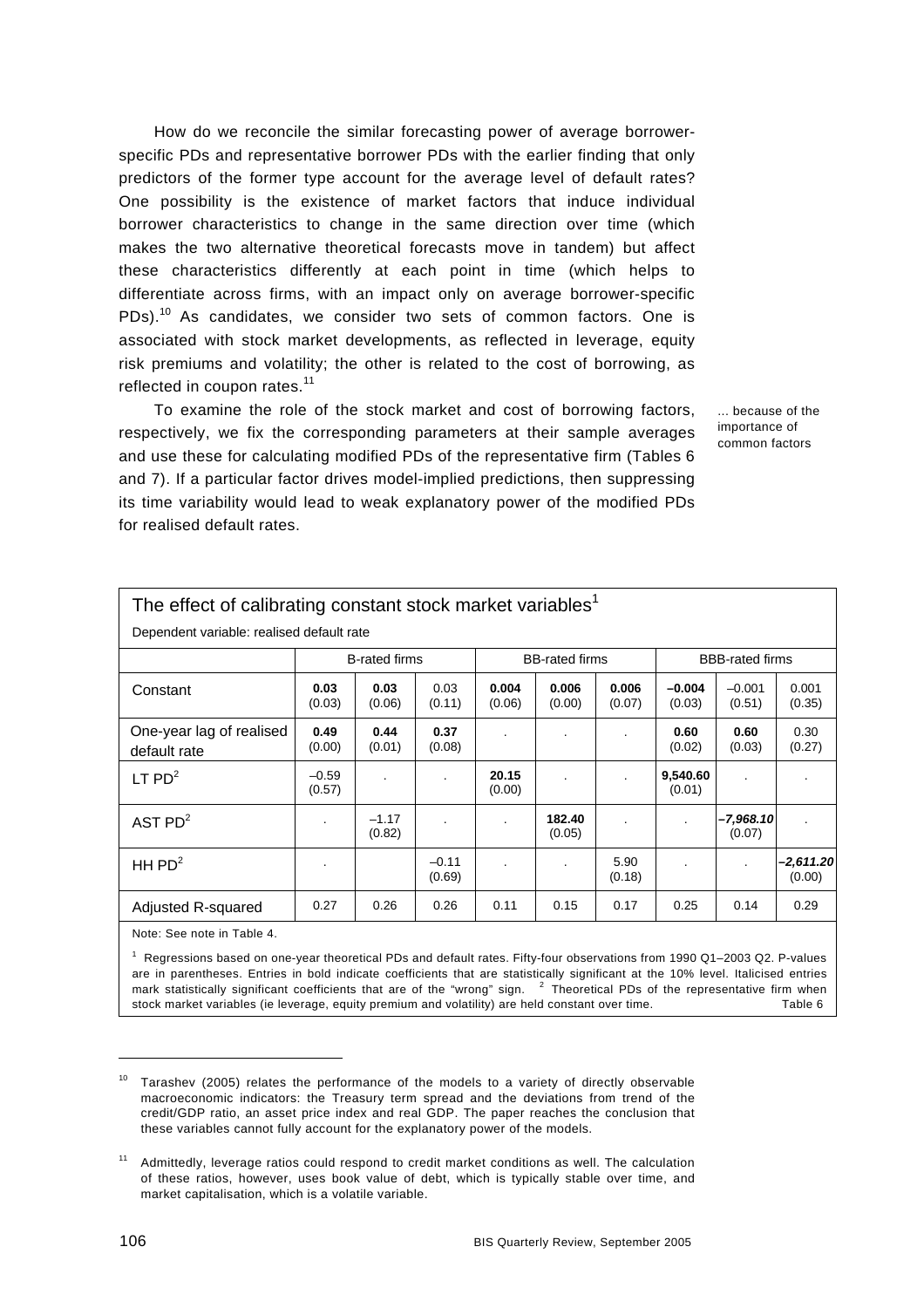# The effect of calibrating a constant coupon rate<sup>1</sup>

|                                          | <b>B-rated firms</b> |                   |                |                 | <b>BB-rated firms</b> |                 | <b>BBB-rated firms</b> |                       |                    |
|------------------------------------------|----------------------|-------------------|----------------|-----------------|-----------------------|-----------------|------------------------|-----------------------|--------------------|
| Constant                                 | 0.02<br>(0.01)       | 0.03<br>(0.00)    | 0.01<br>(0.40) | 0.008<br>(0.00) | 0.008<br>(0.00)       | 0.008<br>(0.00) | $-0.003$<br>(0.09)     | $-0.001$<br>(0.41)    | $-0.002$<br>(0.23) |
| One-year lag of<br>realised default rate | 0.36<br>(0.05)       | 0.44<br>(0.04)    | 0.55<br>(0.00) |                 |                       |                 | 0.75<br>(0.01)         | 0.65<br>(0.03)        | 0.66<br>(0.03)     |
| LT $PD2$                                 | 0.74<br>(0.30)       |                   | $\blacksquare$ | 3.38<br>(0.02)  |                       |                 | 281.10<br>(0.02)       |                       |                    |
| AST $PD2$                                |                      | $-1.80$<br>(0.25) |                |                 | 59.20<br>(0.02)       |                 | $\cdot$                | $-1,139.20$<br>(0.53) |                    |
| HH $PD2$                                 |                      |                   | 1.65<br>(0.03) |                 | ٠                     | 3.25<br>(0.00)  | $\cdot$                |                       | 110.20<br>(0.49)   |
| Adjusted R-squared                       | 0.28                 | 0.30              | 0.38           | 0.00            | 0.01                  | 0.28            | 0.18                   | 0.07                  | 0.08               |
| Note: See note in Table 4.               |                      |                   |                |                 |                       |                 |                        |                       |                    |

 Regressions based on one-year theoretical PDs and default rates. Fifty-four observations from 1990 Q1–2003 Q2. P-values are in parentheses. Entries in bold indicate coefficients that are statistically significant at the 10% level.  $2$  Theoretical PDs of the representative firm when the coupon rate is held constant over time. Table 7

> Taken together, the findings reported in Tables 5–7 reveal that marketwide factors do indeed contain useful information about future default rates. When measures of borrower features linked to stock market developments are assumed to be constant, all three models effectively cease to explain the time path of default rates in the B and BB rating classes. Namely, the associated slope coefficients become statistically insignificant or negative and the goodness-of-fit measures often plummet. The picture is similar for BBB-rated firms, where the LT PDs provide the only exception. In general, holding the coupon rate constant through time affects the performance of the models only slightly. It worsens materially, however, the goodness of fit of the regressions that rely on the "endogenous default" models for predicting default rates of BBrated firms.

### Conclusion

This special feature has analysed the capacity of three structural credit risk models to predict default rates. To account for average default rates, these models need to be calibrated at the firm level. However, common factors, reflected in aggregated data, influence strongly the evolution of individual borrower characteristics over time. As a result, the use of firm-level data does not improve the (limited) explanatory power of the models for the time profile of default rates.

The above results are an encouraging step towards understanding the empirical performance of structural credit risk models. The results, however, should be considered with caution because they are based on a small sample of borrowing firms that covers a short time period. Longer data series, incorporating several credit cycles, would put the analysis on firmer foundations and help one to better assess the extent to which the models